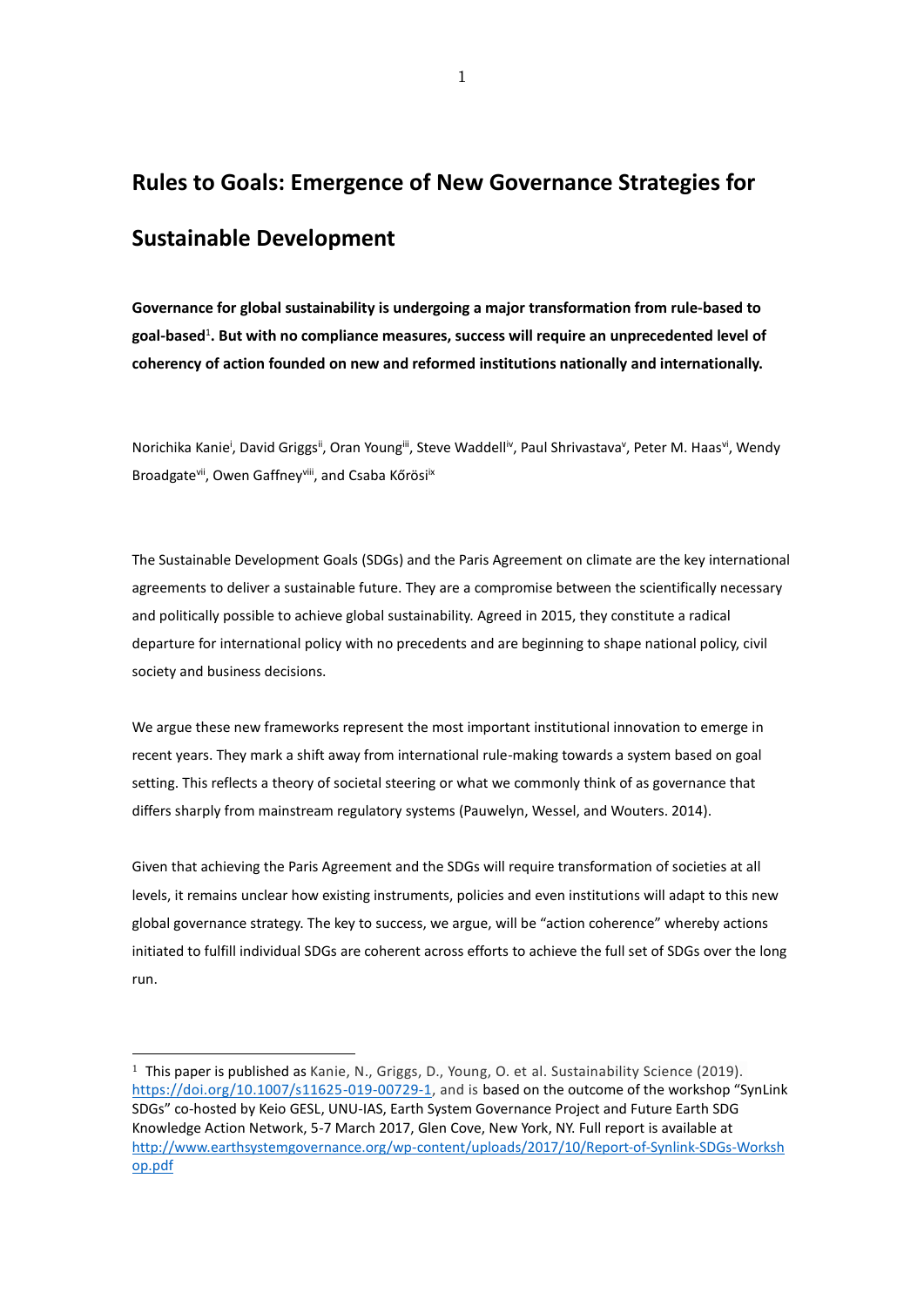#### **What are the problems with the existing system?**

A rules-based approach to tackling problems involving public goods dominates national and international governance. The emphasis is on developing strong compliance mechanisms: regulations, monitoring, dispute resolution processes and penalties for transgression (Chayes and Chayes. 1995). While this strategy can perform well in solving problems like phasing out ozone depleting substances, negotiations often become intractable. Even when agreements are reached, they may be so diluted they please no one. Even if the agreements are rather strong due to a sense of urgency, coordinated action by all states could be delayed or diluted over time. The Kyoto Protocol is a prime example of this where, following the U.S. withdrawal, it took more than ten years before a new agreement was reached. Stakeholders beyond nation states, such as multinational corporations, can be, or can perceive themselves to be, beyond effective control by the rule-setters.

In examining ways to achieve action coherence it is useful to consider the reasons behind "action incoherence." We have identified three major factors, though there may be others. First, government departments, company divisions, university faculties and international institutions are commonly organized into discipline-, issue- or sector- based silos to simplify decision making. Second, systems are often designed to be competitive. Government departments compete for budget, businesses compete for market share, universities compete for research income and students, and NGOs compete for philanthropic funding. In a competitive system it is difficult to form the partnerships necessary for managing synergies and trade-offs. Third, mechanisms for promoting cooperation across silos are under-developed. Constraints include time, effort and money, since coherence requires time to meet, form partnerships and understand an issue from multiple perspectives. Combined with a lack of commitment at the systemic level and inadequate resources, these constraints impede cooperation toward fulfilling all SDGs together. It is not surprising that we are already starting to see fragmentation and turf wars as organizations compete to take the lead internationally, nationally or locally in promoting a particular goal or target.

Friction between governance through goals and governance through rules is a common occurrence. Research on institutional interplay, inter-linkages and orchestration provides useful hints for coordination based on a regulatory framework, but governance through goals requires actions beyond coordination. 2 Some of the SDGs have rule-based governance arrangements already in place, such as

<sup>2</sup> Young, Oran R. 2002. *The Institutional Dimensions of Environmental Change: Fit, Interplay, and Scale*. Cambridge, MA: MIT Press, Oberthür, S., & Gehring, T. (2006). Institutional Interaction in Global Environmental Governance: Synergy and Conflict among International and EU Policies. (S. Oberthür & T. Gehring, Eds.). Cambridge, MA: MIT Press, Fukuda-Parr, Sakiko, Alicia Ely Yamin, and Joshua Greenstein. 2014. The Power of Numbers: A Critical Review of Millennium Development Goal Targets for Human Development and Human Rights. *Journal of Human Development and Capabilities* 15 (2-3): 105-117., Abbott, Kenneth W., and Duncan Snidal. 2009. Strengthening International Regulation Through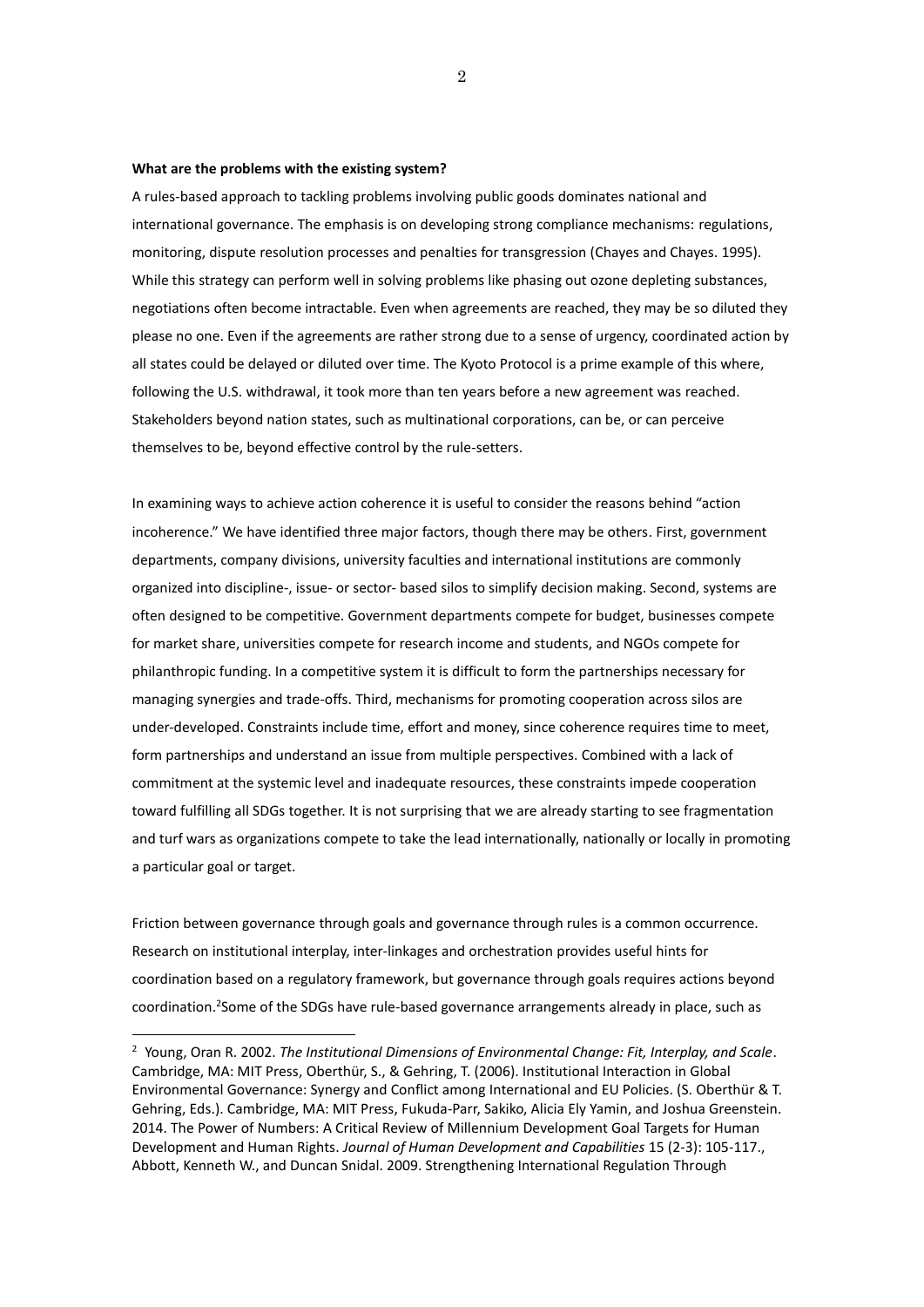those for energy, fresh water, oceans and climate,<sup>3</sup> whereas others lack any operational regimes. Effort to harmonize rule-based regimes with goal-based governance, or indeed goals without clear foundations, create profound operational difficulties as organized policy networks fight it out (e.g. advocates of managed tropical timber harvesting vs. defenders of biological diversity). Developing a common grundnorm for sustainability may overcome these institutional hurdles. In the case of human rights, the Universal Declaration of Human Rights has provided a basis for developing a wide variety of individual rights as rules for the protection of those rights were developed and applied by states and by social activists. (Simmons 2009; Sikkink 2011). <sup>4</sup> Perhaps a universal declaration on the global commons would help.

### **Governance through goals**

"Governance through goals", by contrast to governance through rules, proceeds by engaging a broad set of stakeholders, including representatives of industrial sectors, cities, science, indigenous groups and others, in identifying common challenges and setting broad targets. The process allows quick agreement on goals and targets at the expense of identifying prohibitions and compliance mechanisms. The theory of change is that once stakeholders sign up, they set priorities, aggregate resources, create the necessary institutions or adapt existing ones, and galvanize people and institutions to pursue the goals. It is no coincidence that such an approach reflects a number of lessons learned from analyzing effective management of common-pool resources, such as the need for defining users, inclusive decision making processes as well as designing rules flexible enough to adapt to local needs and conditions (Ostrom et.al., 1999).

# **Challenge of Action Coherence**

The SDGs provide normative principles to follow and a common direction to pursue, and they legitimize this direction. They provide a clear rationale and rallying points for a more coherent approach as well as scope for identifying stakeholders to be included in considering a particular problem. They provide an opportunity to respond to clearly identified major problems through multi-stakeholder involvement, a transparent reporting process through co-ordination in national development and other stakeholder plans. The SDGs are broad, embracing the three pillars of sustainable development: economic prosperity, social well-being, and environmental protection. This comprehensive approach raises classic interaction

 $4$  Sikkink, K. (2011). The Justice Cascade. New York, Norton., Simmons, B. A. (2009). Mobilizing for Human Rights. Cambridge, Cambridge University Press.

Transnational New Governance: Overcoming the Orchestration Deficit. *Vanderbilt Journal of Transnational Law* 42: 501-578.

<sup>&</sup>lt;sup>3</sup> United Nations, 2016, Global Sustainable Development Report 2016, Department of Economic and Social Affairs, New York, July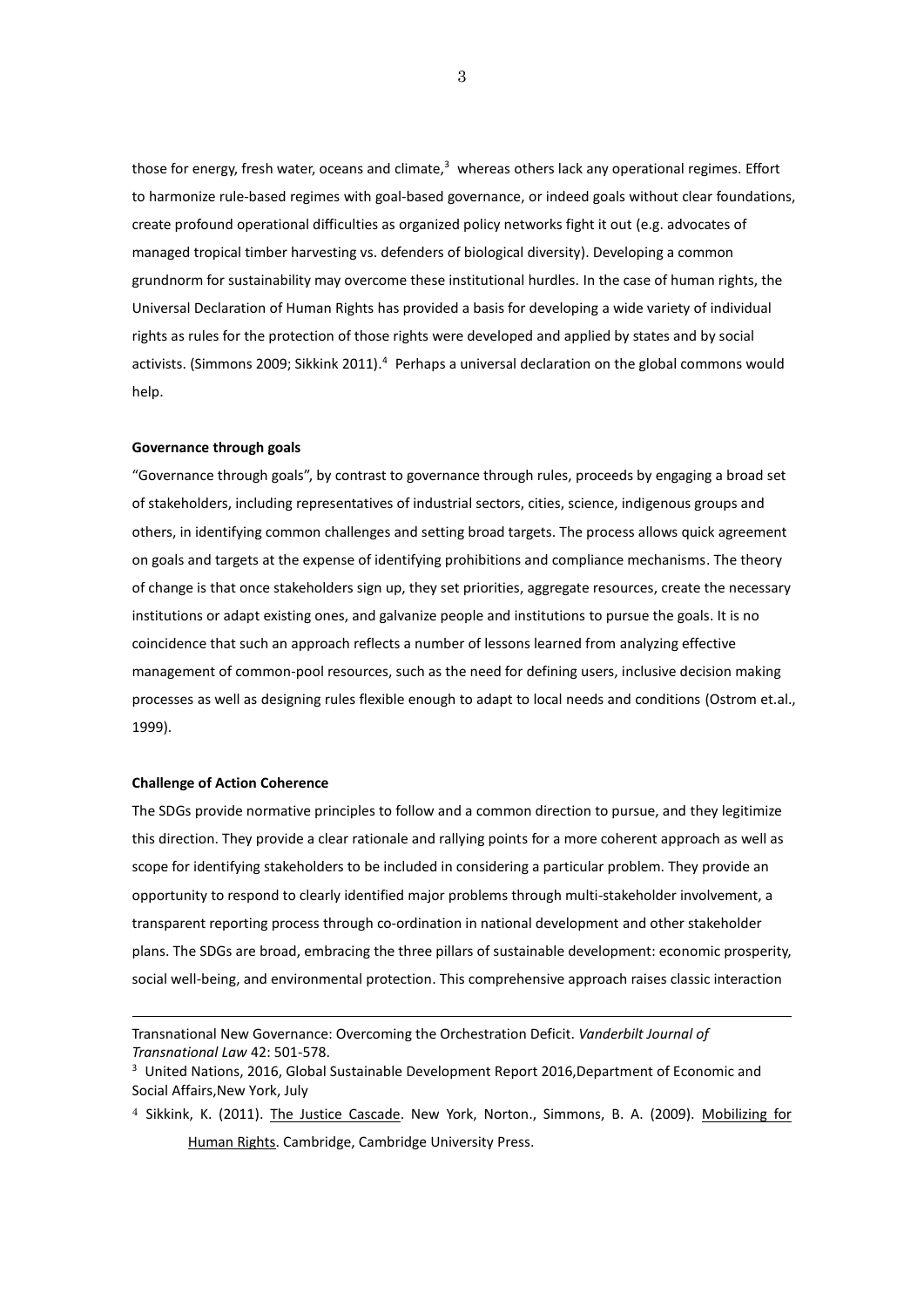challenges of complex systems. Goals are not established systematically, and if one looks at one goal only without considering others, achievement of the other goals could be impeded. Therefore, actions to attain the goals need to be coherent and this is important to achieve a set of goals. Feeding 9 billion people (goal 2) could result in deforestation (Goal 15) and increased greenhouse gas emissions, accelerating climate change (goal 13). On the other hand, there may be synergies: providing quality education for all (Goal 4) may foster gender equality (Goal 5), since educating girls provides them with more equal opportunities.

Nilsson et al (2016) have developed a framework to analyze seven different types of interactions among the SDG targets (Nilsson et al 2016). This framework facilitates a greater understanding of the, often unintended, consequences of action towards one SDG on another SDG(s). Therefore, a coherent approach to attaining the goals is essential but this is problematic in practice – many institutions attempting to achieve the goals focus on just a small subset. Few outside of nation states or local governments currently have the ability and awareness to take on all.

Achieving coherence in managing the many and complex interactions among the SDGs requires nurturing "system-awareness" to realize synergies, avoid unproductive conflicts, respond to gaps in effort, and overcome inertia (Stafford-Smith et al 2016). We use the term "action coherence" to refer to the adoption of smart governance mechanisms to maximize synergies and minimize trade-offs that go beyond coordination of siloed institutions and governmental or intergovernmental actions. Action coherency is action oriented by addressing multiple related issues in a sustainable manner through stakeholder deliberations.

# **Four properties required for goals-based governance of the SDGs**

The following four properties are considered required for goals-based governance of the SDGs. These four are not necessarily an exclusive list, but are considered as the key properties considering the characteristics and the governance system for the SDGs (Kanie and Biermann eds 2017). Three of them are drawn from the principles and approaches embedded in the 2030 Agenda for Sustainable Development, and the fourth aims to respond to the characteristics of the Anthropocene world in which the SDGs are expected to perform. (Griggs et al. 2013).

1. **Establish effective governance systems for cross-silo interaction**. A common purpose of long-term integrative effort is required, rather than sector-based, short-term initiatives. At a national level, establishing laws that promote SDGs would be a good first step to provide a legal basis for the new goal-oriented approach. Mechanisms for integration across silos (joint committees, multi-silo funding, silo crossover innovation programs, matrix responsibility structures, cross silo information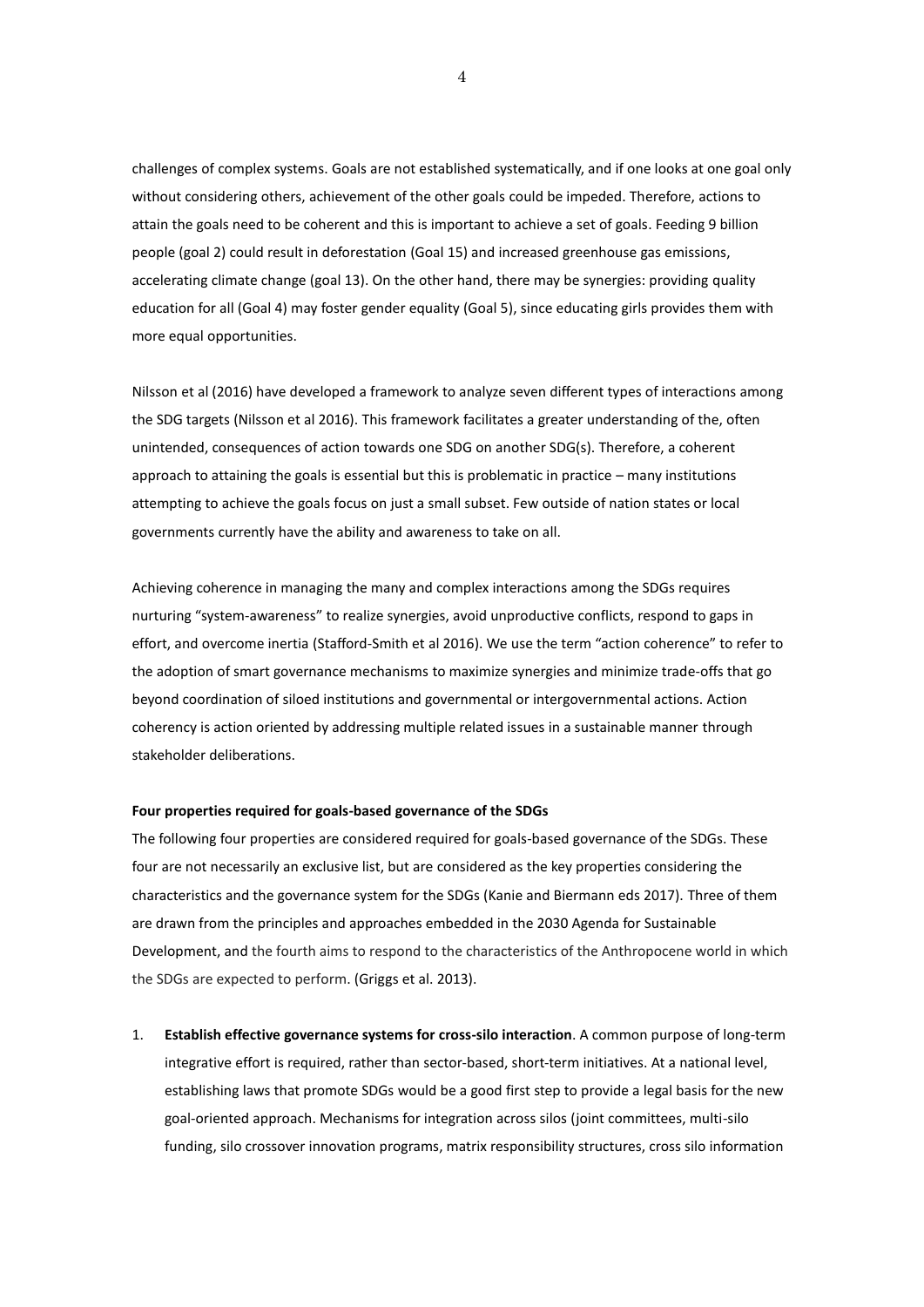sharing) need to be adopted. Sweden's approach to the SDGs where the SDGs lie in the development ministry but that minister is deputy prime minister is one positive example.

- 2. **Set goals and concrete targets first, then backcast from the future desired state to the current situation, and measure progress**. Often targets are set as incremental improvements on present conditions. Setting goals based on what is necessary rather than what is immediately possible will help spur the required levels of innovation to achieve them. Policymakers and expert groups often assume a default of linear progress (e.g. IEA energy scenarios) when exponential progress is plausible (e.g. renewable's share of primary energy globally is increasing exponentially, doubling every 5.5 years) (Rockström *et al,* 2017) – a pace consistent with the Paris Agreement.
- 3. **Encourage highly participatory and deliberative, reflective, transcendent approaches**. All organisations and sectors must engage actively as partners rather than simply being consulted or directed. This brings new actors into governance roles. The effort must provide a place for deliberative discussions and piloting solutions. These spaces would include digital space for wide participation, ideological broadening of deliberations, and genuine inclusion of diverse and new voices in institutional deliberations and decision-making fora.
- 4. **Enhance awareness of emergent properties of societies and the global economy**. The Anthropocene – the age of humanity - is defined by speed, scale, connectivity and surprise. In order to respond to this rapidly changing landscape there is a need for greater flexibility and agility in decision making and policy. The new ways that human and physical systems interact on a global scale requires new patterns of behavior (including action coherence) such as increased collaboration and orchestration between multiple groups of non-state actors.

# **Transforming the system**

Within national governments, SDG implementation tends to be championed by a single ministry, and responsibilities for individual targets are divided up. Japan's SDGs Implementation Plan lists around 140 policies, each of which is administered by an individual government body. Coordination mechanisms may develop but action coherency has not yet emerged. There are instances of new institutional frameworks emerging to address SDG implementation (Property 1, 4). At a local level, in Japan's first national SDGs Award winning Shimokawa city, authority is revitalizing local economies and overcoming population decline by focusing on their principal resource, forestry. Their population is becoming stable with aged population decreasing from 51.6% in 2009 to 27.6% in 2016. Now, the city, the governing authority is adopting long-term strategies inspired by the SDGs (Property 2). They are introducing indicators to measure the distance to reach the targets, and aiming for scaling up successful goal attainment through learning (Property 3). Goals can be reset at regular intervals to reflect new learning and experience (Kanie and Biermann 2017, Young 2017). As a first step to create action coherency,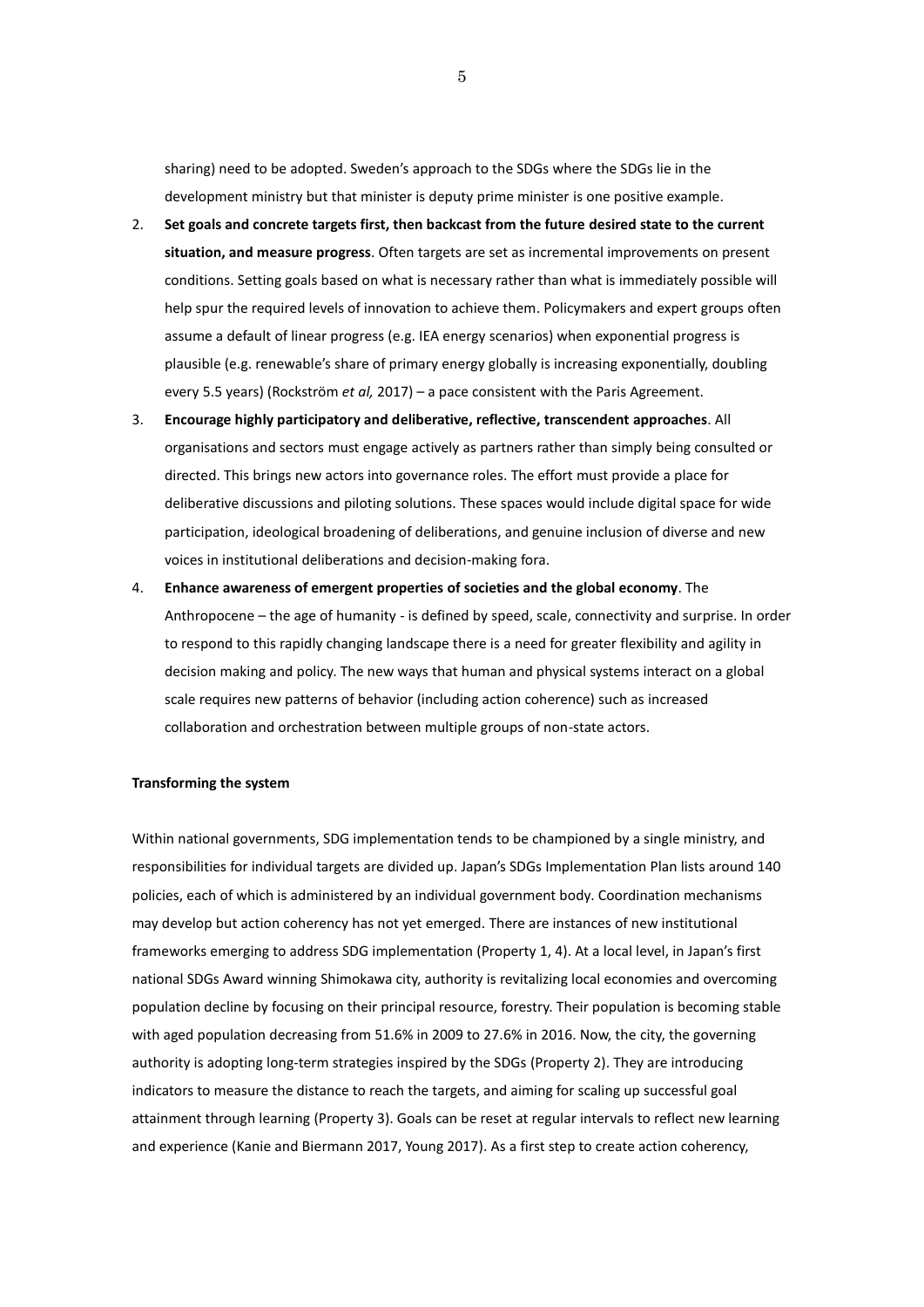Cabinet Office has generated a 500 million Yen budget for FY 2018 to support local governments' policy actions to simultaneously address three dimensions of sustainable development under a new "SDGs action plan 2018".

In other parts of the world, Brazil and Costa Rica have started to align their national development plans and the 2030 Agenda (Property 2). Belgium and Kenya have prepared national framework strategies for the implementation of the SDGs (Property 2). In Kenya, all public institutions are expected to mainstream SDGs into their plans (Property 1,2). Denmark is measuring the progress of their 37 targets in the SDGs national action plan (Property 2). 5

The private sector is engaging through networks like the World Business Council for Sustainable Development or We Mean Business, with some limited success (Property 3,4). Several high-profile multinationals have become strong advocates, internalizing the SDGs into their management (e.g. Glaxosmithkline, Roche, Unilever, BASF and Volvo) (Property 2, 3,4). These first movers see the SDGs as a business opportunity and a way of reducing reputational, management and other risks. But such measures also may signal a shift in mindset where businesses accept a new responsibility for the state of the Earth system.

Internationally, the UN High Level Political Forum (HLPF) has a mandate to co-ordinate and monitor SDG progress. It is ironic that while the SDGs require an integrated, multi-stakeholder approach, the HLPF displays none of these characteristics (Bernstein 2017). To consider implementation of the SDGs as an indivisible whole, the HLPF must be broadened, strengthened and granted increased resources to build capacity and knowledge and to review national efforts, in particular between countries at a similar level of economic development (Property 1, 3).

Assessing progress on a regular basis is central to HLPF's work. Absent an effective mechanism through which the world's experts periodically assess progress, highlight issues and project potential progress into the future, we cannot effectively monitor progress, direct resources, and change course as needed, key elements of Property 4.

The move from rules-based international governance to governance through goals is a response to decades of deadlock and intransigence. International governance has entered a brave new world with a 15-year experiment to deliver all goals simultaneously on a planetary scale. This will require an unprecedented level of cooperation and coordination, creating innovative coherent actions in an

<sup>5</sup> DSD, DESA, United Nations, Synthesis of Voluntary National Reviews 2017 (2017). [https://sustainabledevelopment.un.org/content/documents/17109Synthesis\\_Report\\_VNRs\\_2017.pdf](https://sustainabledevelopment.un.org/content/documents/17109Synthesis_Report_VNRs_2017.pdf)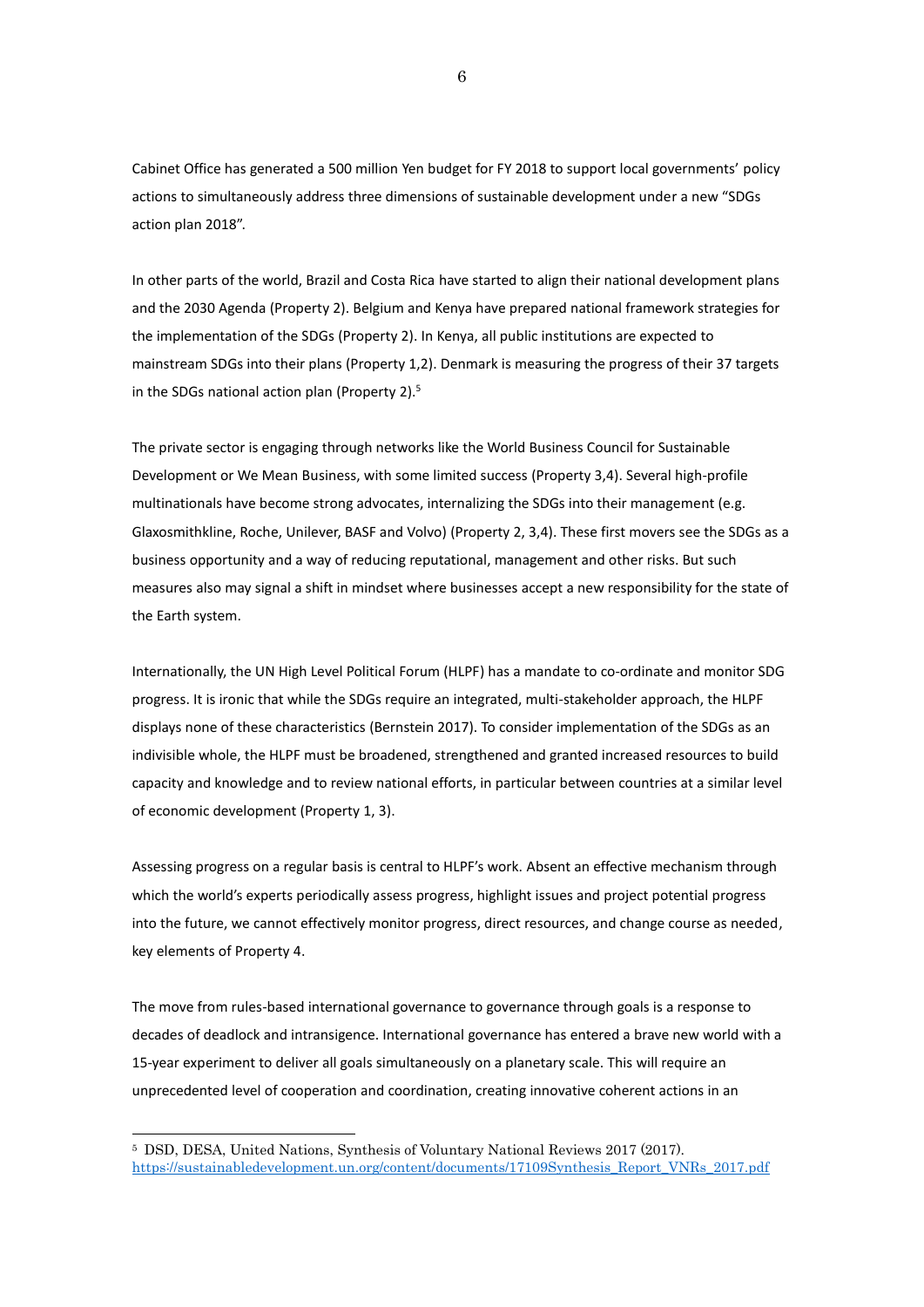increasingly fractured geopolitical environment. Systematic evaluation of the governance system through, for example, enhanced Global Sustainable Development Reports and not just by a set of global indicators, would be useful to measure the governance progress over the period.

# **REFERENCES**

Bernstein, S. "The United Nations and the Governance of Sustainable Development Goals", in Kanie and Biermann eds. (2017) pp.213-239.

Chayes, Abram, and Antonia Handler Chayes. 1995. The New Sovereignty: Compliance with International Regulatory Agreements. Cambridge, MA: Harvard University Press

Elinor Ostrom, Joanna Burger, Christopher B. Field, Richard B. Norgaard and David Policansky "Revisiting the Commons: Local Lessons, Global Challenges", *Science*, Vol.284, No.5412 (April. 9, 1999), pp.278-282. **Griggs, D.J**, M.Stafford-Smith, O. Gaffney, J. Rockstrom, M. Ohman, P. Shyamsundar, W. Steffen, G.

Glaser, N. Kanie, I. Noble, 2013

Sustainable Development Goals for people and planet.

Nature, Vol 495, p. 305

Kanie, N. and Biermann, F. eds. 2017. Governing through Goals: Sustainable Development Goals as Governance Innovation, MIT Press: Cambridge:MA.

Nilsson M., Griggs D., and Visbeck M. 2016, Map the interactions between Sustainable Development Goals, Nature, Vol 534, p. 320

Pauwelyn, Joost, Ramses A. Wessel, and Jan Wouters. 2014. "When Structures Become Shackles: Stagnation and Dynamics in International Lawmaking". *European Journal of International Law* 25: 733–763

Stafford-Smith, M., Griggs, D., Gaffney, O., Ullah, F., Reyers, B., Kanie, N., Stigson, B., Shrivastava, P., Leach, M., O'Connell, D. (2016) Integration: the key to implementing the Sustainable Development Goals. Sustainability Science [on-line first], doi:10.1007/s11625-11016-10383-11623.

Young, O.R. 2017, "Conceptualization: Goal Setting as a Strategy for Earth System Governance" in Kanie and Biermann eds. (2017)

<sup>&</sup>lt;sup>i</sup> Graduate School of Media and Governance, Keio University, 5322 Endo, Fujisawa 252-0882, Japan

ii Monash Sustainability Institute, Monash University, VIC 3800, Australia and Warwick University, UK.

iii Univ. of California at Santa Barbara, Santa Barbara, CA, United States

iv NetworkingAction, Canada

<sup>v</sup> The Pennsylvania State University, PA, United States, and ICN Business School, France

vi Department of Political Science, University of Massachusetts, Amherst, MA, United States

vii Future Earth Swedish Hub, Sweden

viii Future Earth Swedish Hub, Sweden and Stockholm Resilience Centre, Stockholm University

ix Office of the President of the Republic of Hungary, and United Nations Open Working Group on the